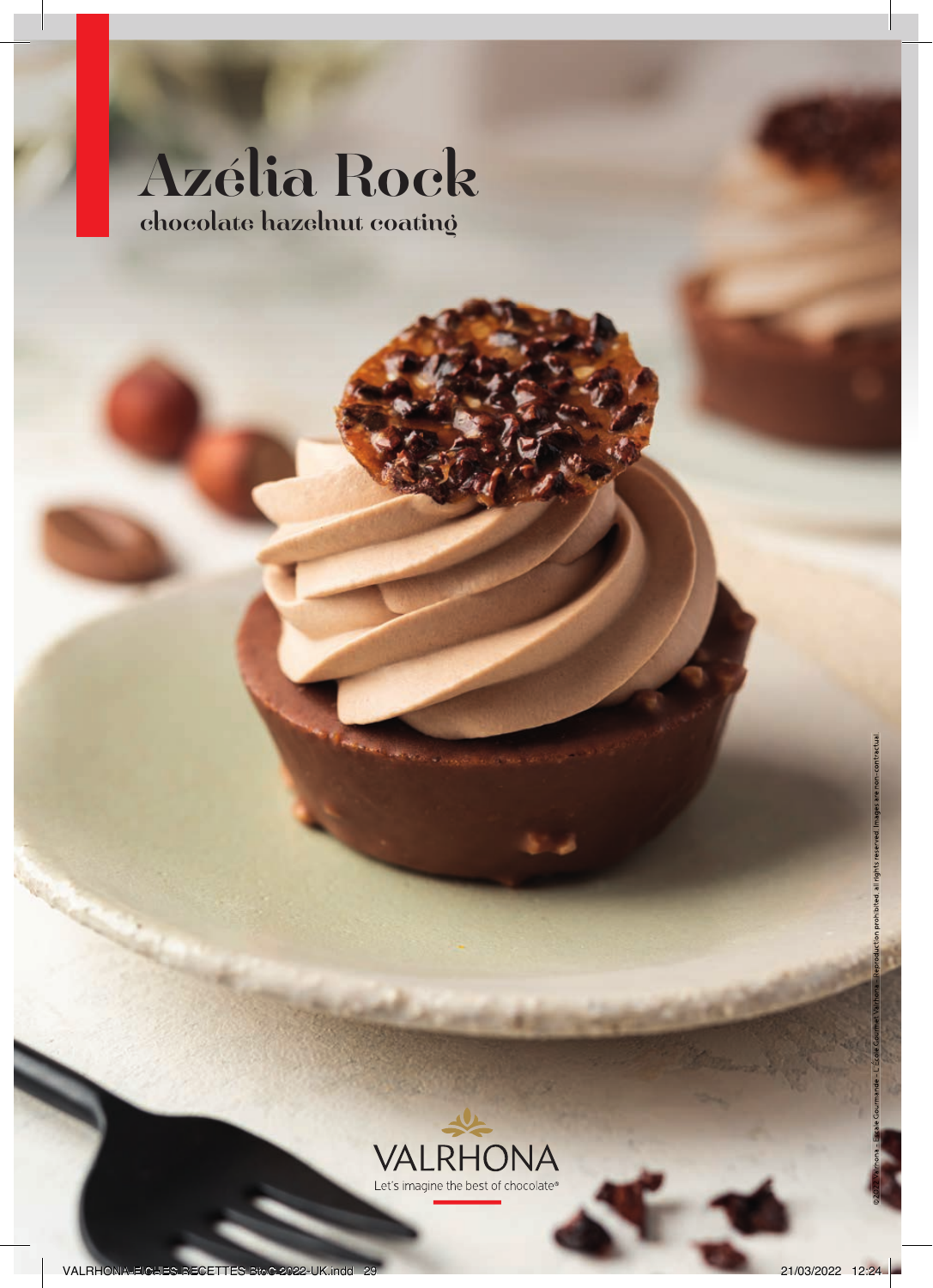# Azélia Rock chocolate hazelnut coating AN ORIGINAL RECIPE BY l'École Gourmet Valrhona

Makes 6 plated desserts

*To be done the day before:* AZÉLIA 35% whipped ganache

*To be done on the day:* Soft hazelnut sponge Crunchy AZÉLIA 35% and hazelnut coating Nougatine and cocoa nib decoration

*Required utensils:* Cheese grater 6cm-diameter cutter

# **AZÉLIA 35% WHIPPED GANACHE**

Preparation time: 15 minutes Rest time before use: at least 2 to 3 hours

| 110g | Whipping cream 35%    |
|------|-----------------------|
| 10q  | Glucose syrup         |
| 10q  | Invert sugar or honey |
| 165g | AZÉLIA 35%            |
|      | chocolate             |
| 295q | Whipping cream 35%    |
|      |                       |

Slowly pour the mix (cream, invert sugar and glucose) onto the melted AZÉLIA 35% chocolate. Mix in the centre to form a shiny, elastic texture – this is a sign that you are starting to make an emulsion. Maintain this texture throughout the mixing process.

Continue, adding the liquid little by little. Start mixing by hand, then using a hand blender. Set aside.

Mix the ganache with the cold whipping cream.

Leave to set in the refrigerator for at least 2 or 3 hours before whisking. The texture must be firm enough for the mousse to be used in a piping bag.

### **SOFT HAZELNUT SPONGE**

Preparation time: 20 minutes Rest time before use: 25 minutes

| 160q | Egg yolks               |
|------|-------------------------|
| 110q | Caster sugar            |
| 105q | Plain flour             |
| 125q | Finely ground hazelnuts |
| 70q  | <b>Unsalted butter</b>  |
| 190q | Egg whites              |
| 70a  | Caster sugar*           |
|      |                         |

\*See the nutrition tip section at the end of the recipe for an alternative to the sugar.

Whisk the egg yolks. Add the sugar. Whisk by hand or in a food processor until the mix whitens and doubles in volume, creating a thick and smooth cream which flows in ribbons and falls back to the mixture leaving folds when you raise the whisk. In the meantime, melt the butter and set aside. Sift together the flour and finely ground hazelnuts. Beat the egg whites until they form soft peaks, while slowly adding the sugar. Mix part of the beaten egg white with the yolks and sugar. Add the sifted flour and powdered hazelnut to the mix, then the remaining egg whites. Finally, add the melted butter. Bake at 180°C on a tray with a stainless steel frame for 25 minutes. Cool, then use a plain round 6cm cutter to cut the sponge into discs. Store in the refrigerator.